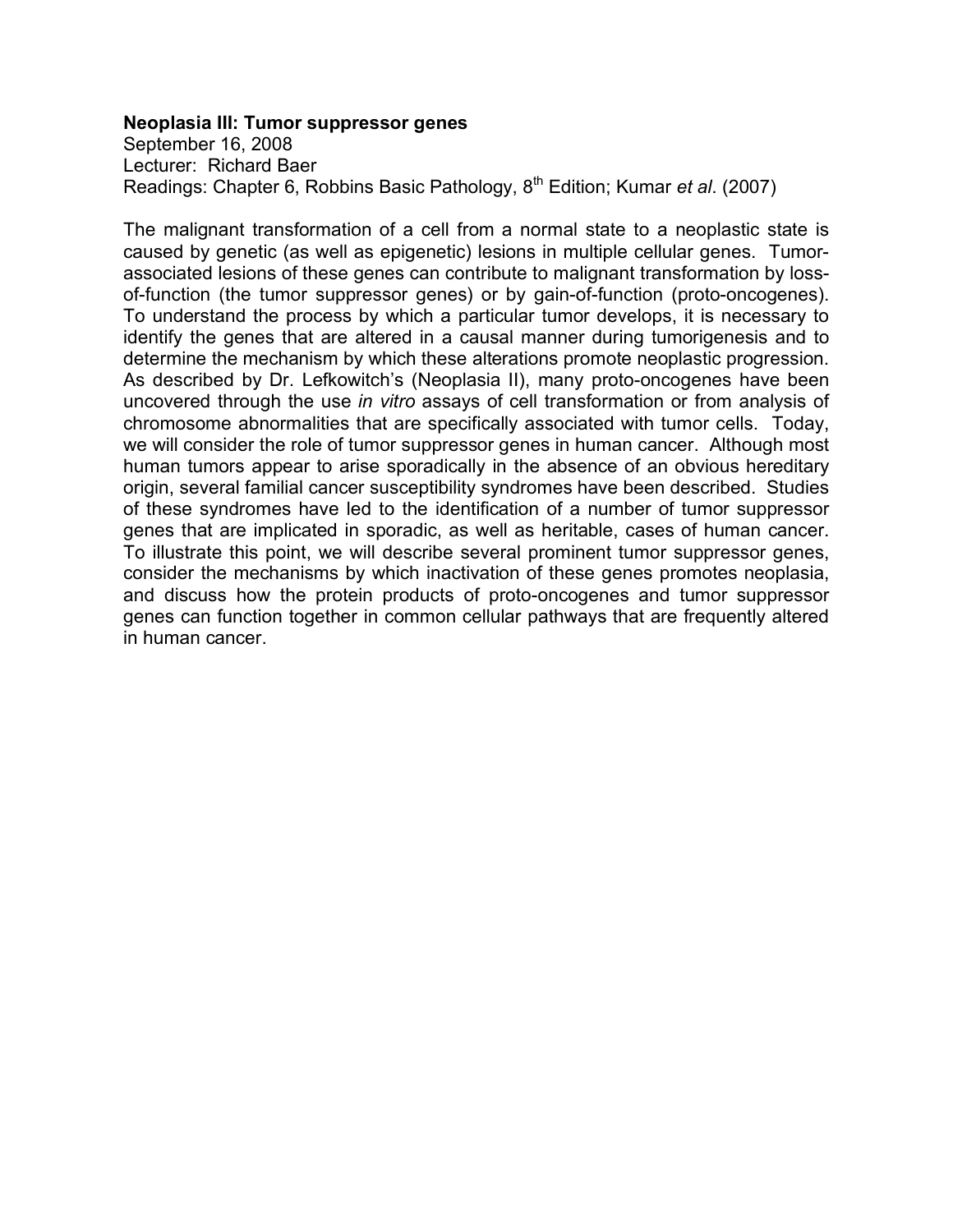## Multistep nature of cancer development

- Phenotypic progression
	- loss of control over cell growth/death (neoplasm)
	- invasiveness (carcinoma)
	- distal spread (metastatic tumor)
- Genetic progression
	- multiple genetic lesions required for cancer
	- what genes are altered in cancer?

#### Cancer genes

- What genes, when altered, promote cancer? – tumor suppressor genes and proto-oncogenes
- Some genes are altered in a restricted set of tumor types – e.g., the APC tumor suppressor in colorectal carcinoma
- Others are altered in a broad spectrum of tumor types – e.g., p53 tumor suppressor and the Ras proto-oncogenes
- The importance of tumor gene "pathways" – the p53 and Rb pathways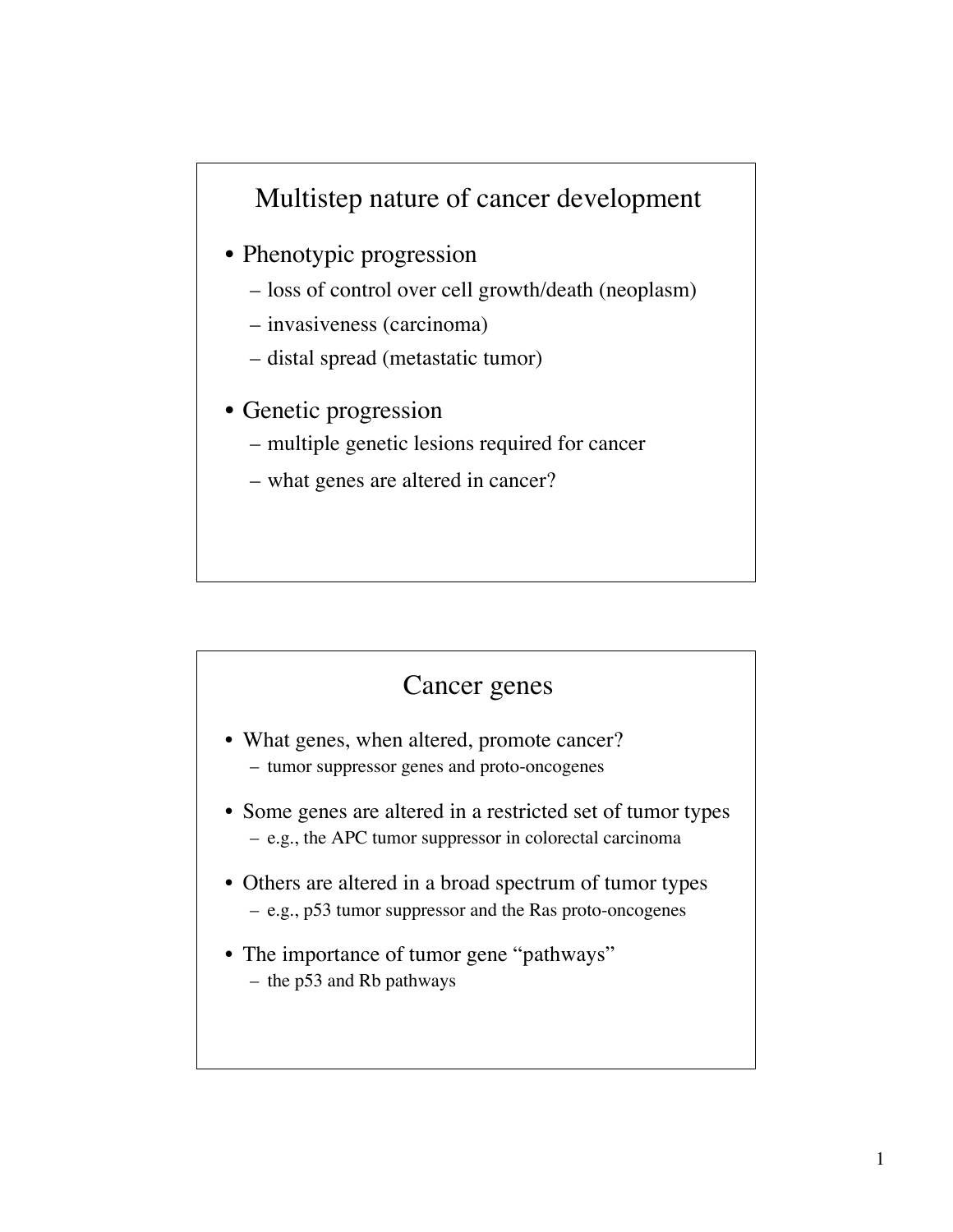

Proto-oncogenes promote cancer when malignantly activated

- An activated proto-oncogene contributes to tumorigenesis by "gain-of-function"
- Thus, an activated proto-oncogene is genetically dominant at the cellular level
	- an activated oncogene can elicit a new phenotype (tumorigenesis) even in the presence of the corresponding wildtype allele

Proto-oncogenes vs. tumor suppressor genes

Tumor suppressor genes promote cancer when malignantly inactivated

– A tumor suppressor contributes to tumorigenesis by "loss-of-function"

- In most instances, an inactivated tumor suppressor gene is genetically recessive at the cellular level.
	- it will not promote tumorigenesis in diploid cells unless the other (wildtype) allele is also lost or inactivated
	- some exceptions (e.g., dominant-negative p53 mutations)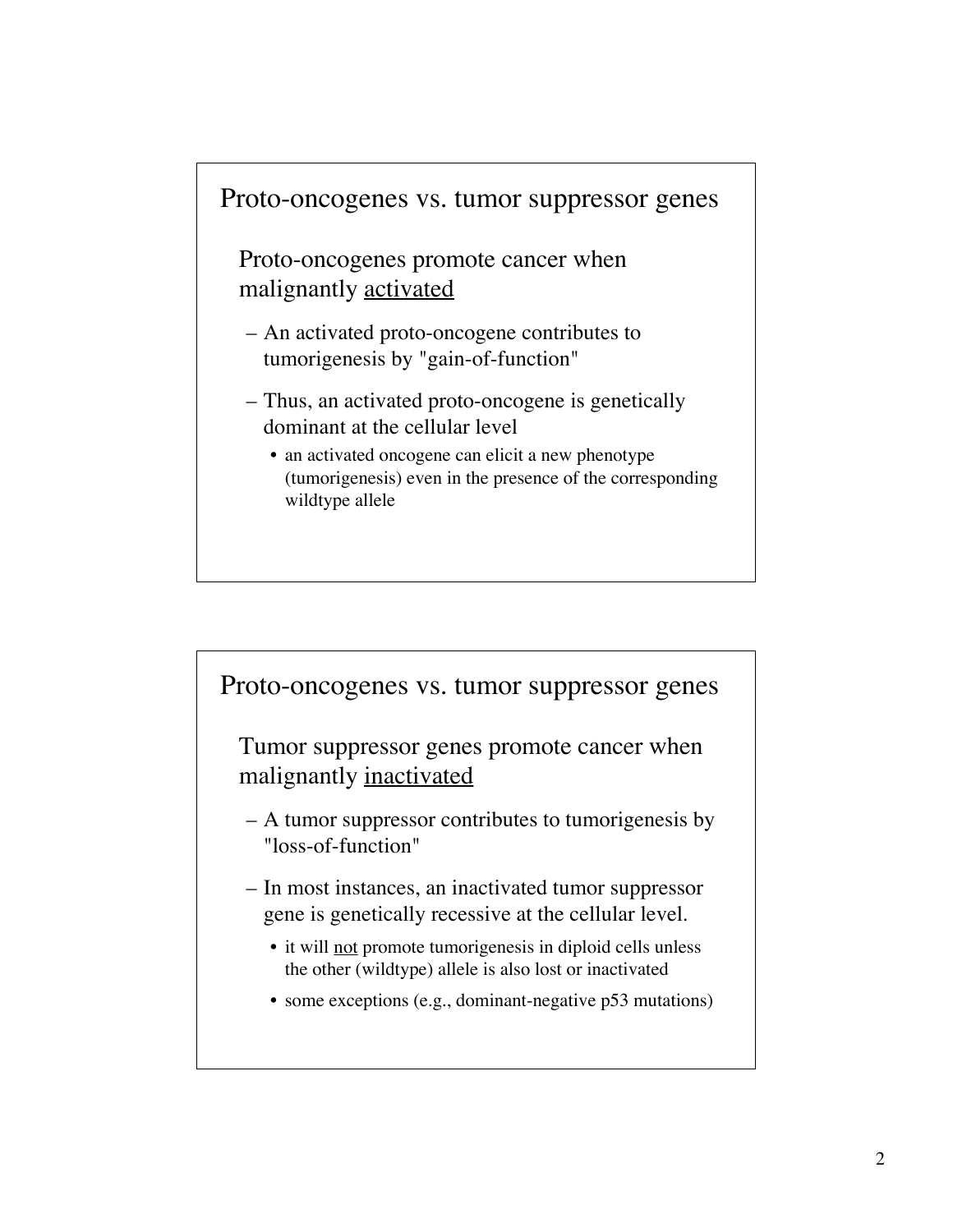#### Tumor suppressor genes

- in this lecture we will focus on...
	- the retinoblastoma susceptibility (Rb) gene
	- the p53 tumor suppressor gene
- genetic properties
- biochemical functions of their protein products
- the p53 and Rb tumor suppressor "pathways"

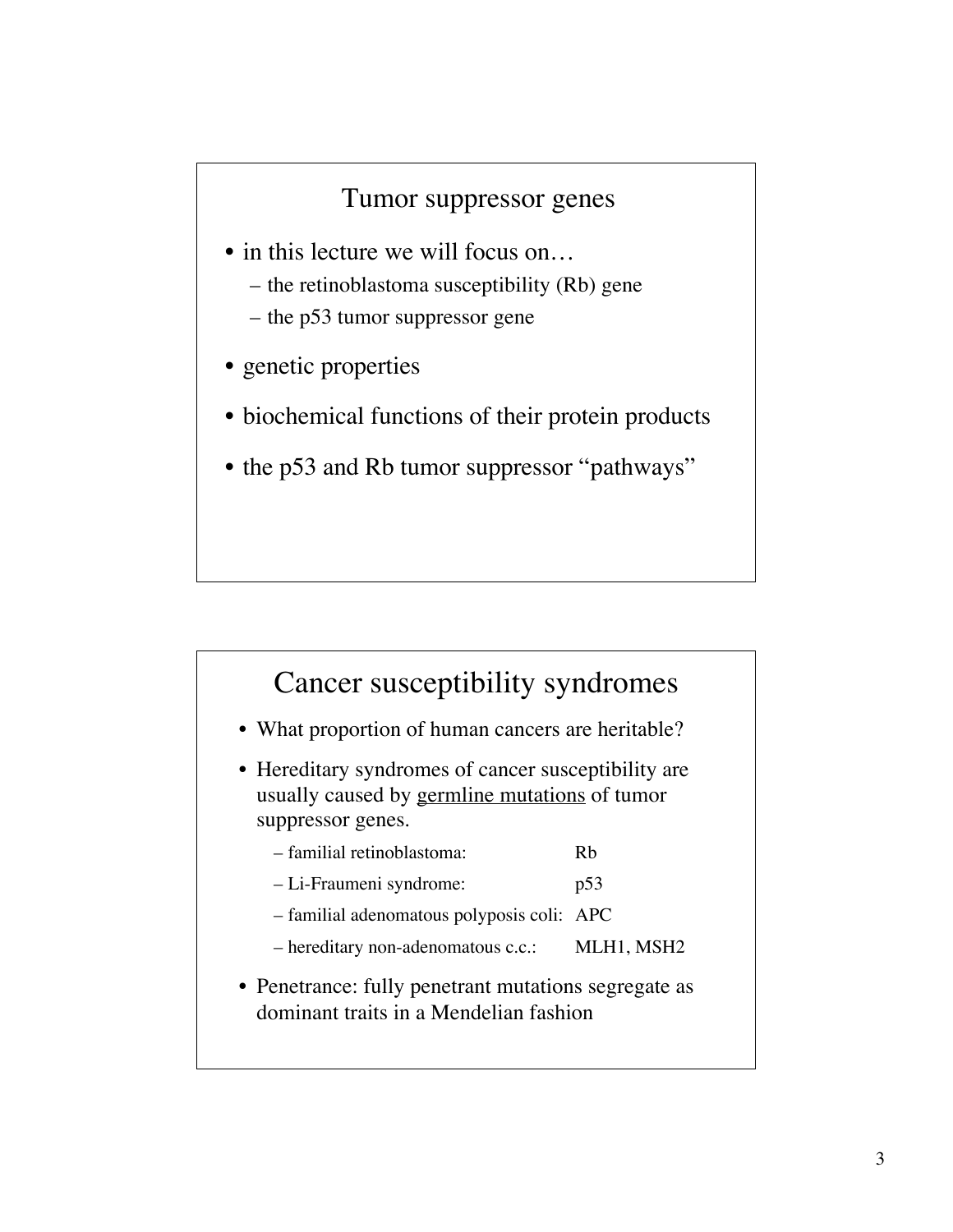#### Sporadic and Heritable forms of Retinoblastoma

- age of tumor onset
	- sporadic ( $\sim 60\%$  of cases):  $\sim 6$  years
	- heritable ( $\sim$ 40% " " ):  $\sim$  2 years
- number of independent tumors
	- sporadic: single tumor (only one eye is affected)
	- heritable: multiple tumors (both eyes are affected)
- tumor frequencies in children of patients
	- sporadic: 1 in 105
	- heritable: 1 in 2
- $\rightarrow$  patients with heritable retinoblastoma transmit a "Rb susceptibility gene" to their children in a dominant Mendelian fashion

## Knudson's hypothesis (1970s)

- Two (rate-limiting) genetic lesions required...
- Sporadic retinoblastoma:
	- both alterations are acquired somatically
	- $-$  incidence:  $(10^{-6})(10^{-6})(10^{7}$  cells) =  $10^{-5}$  tumors/person
	- very rare; involves only one eye
- Heritable retinoblastoma:
	- one alteration is inherited in the germline (i.e., the "Rb susceptibility gene")
	- the second alteration is acquired somatically
	- $-$  incidence: (1)(10<sup>-6</sup>)(10<sup>7</sup> cells) = 10 tumors/person
	- all carriers affected; involves both eyes!!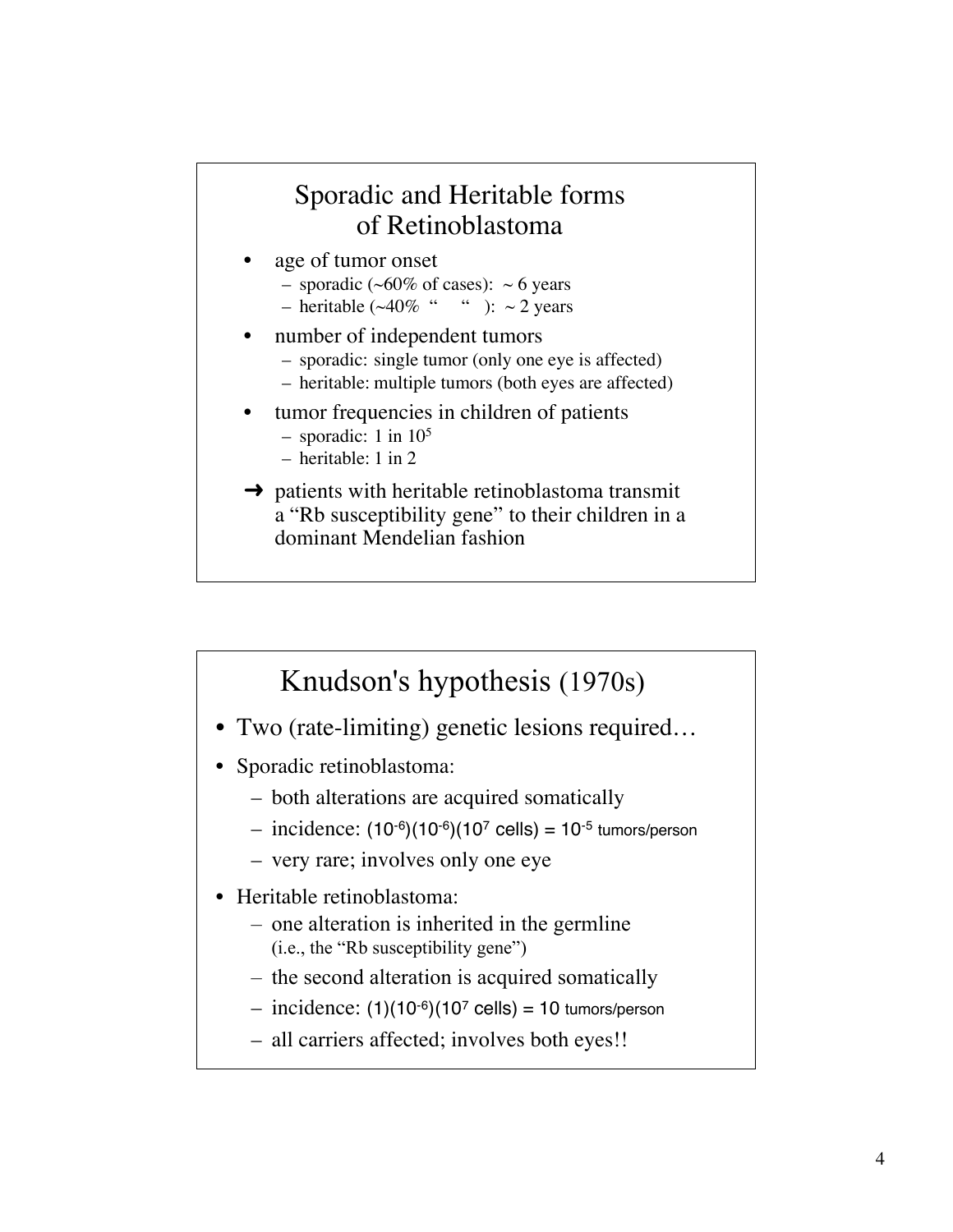# Hereditary Retinoblastoma

 $-$  incidence: (1)(10<sup>-6</sup>)(10<sup>7</sup> cells) = 10 tumors/person

- All mutation carriers are affected
	- Rb susceptibility is a highly penetrant trait
	- tumor susceptibility is transmitted as a dominant trait in family pedigrees (despite the fact that tumor suppression genes function recessively at the cellular level).

## The Retinoblastoma (Rb) gene

- What are the two rate-limiting genetic alterations?
- Cytogenetic abnormalities of chromosome 13:
	- interstitial deletions of variable length
	- always involve material from chromosome band 13q14
	- sporadic patients: deletions in tumor cells only
	- heritable patients: deletions in both normal & tumor cells
- Is Rb susceptibility due to genetic loss at 13q14?
- $\rightarrow$  If so, then the two mutations required for retinoblastoma might represent inactivation of both alleles of a single gene at 13q14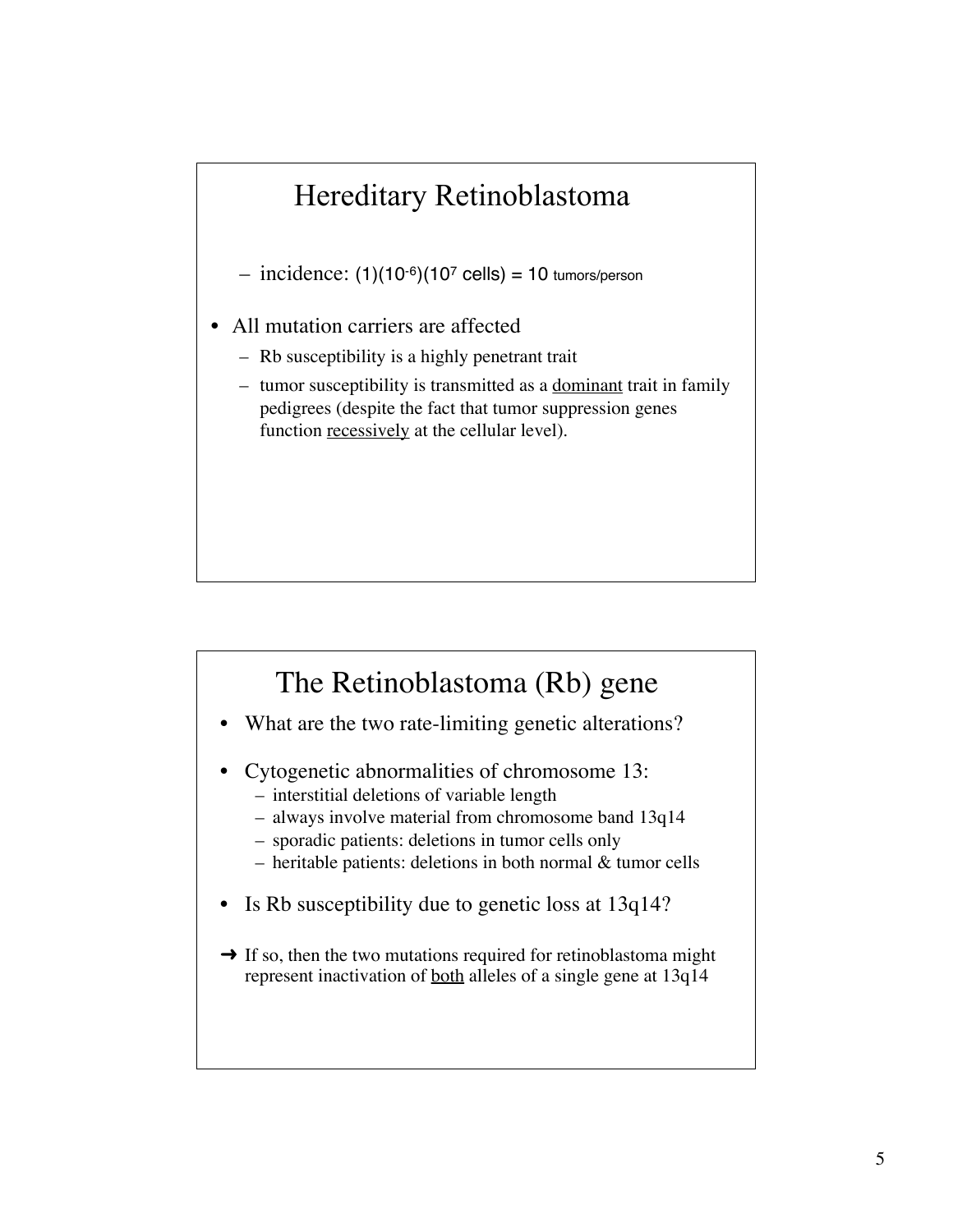![](_page_6_Figure_0.jpeg)

![](_page_6_Figure_1.jpeg)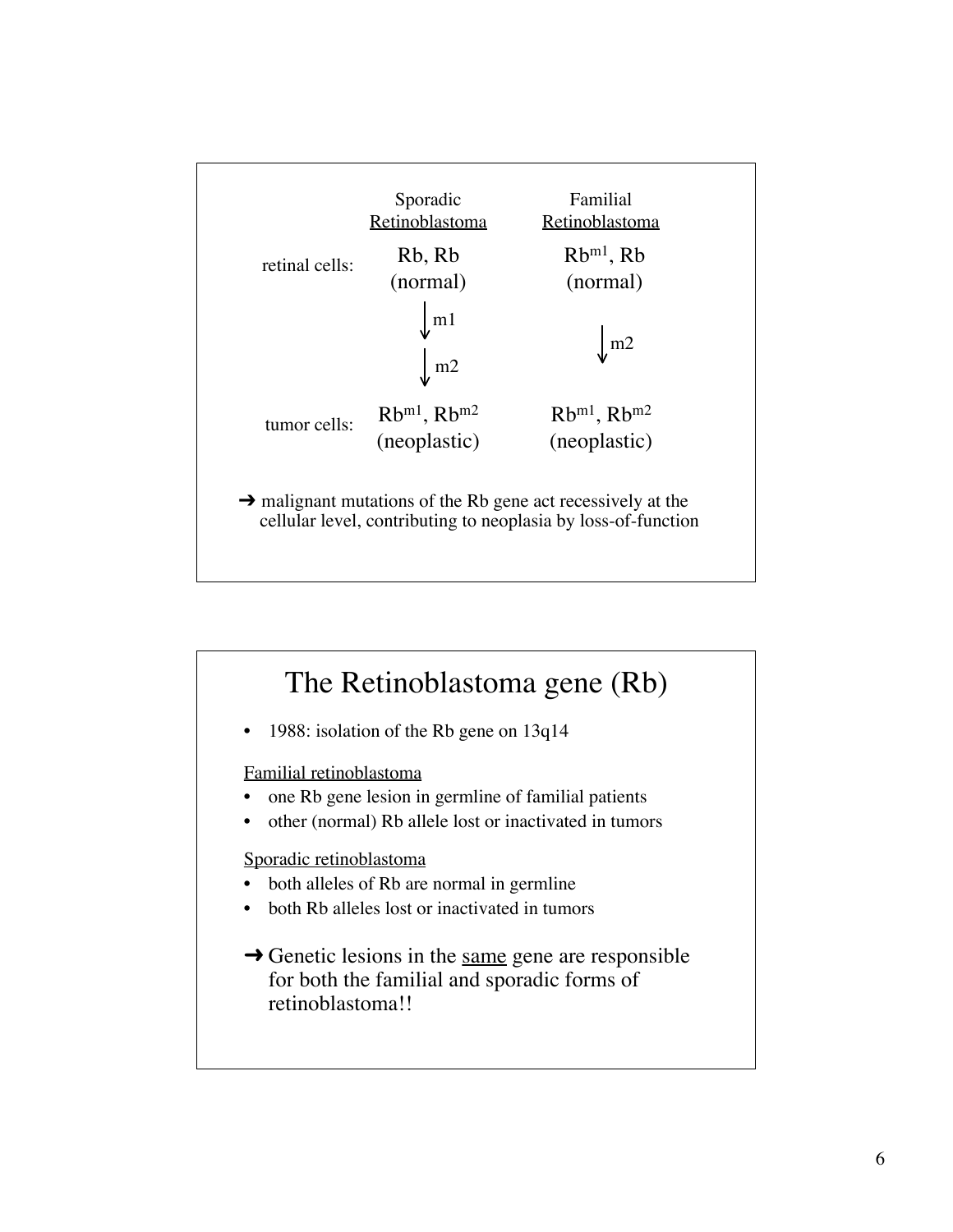![](_page_7_Figure_0.jpeg)

![](_page_7_Figure_1.jpeg)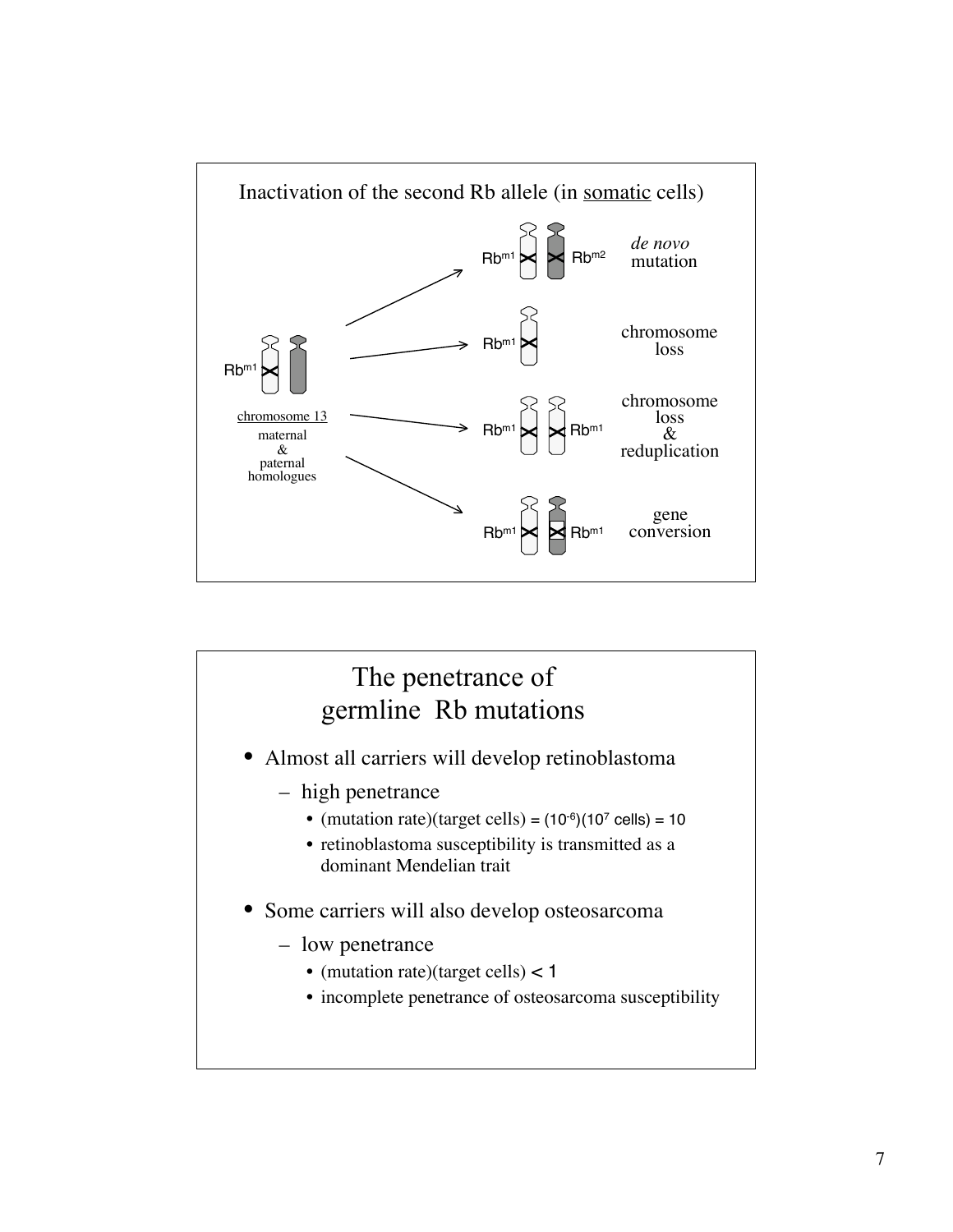## Tumor Suppressors: the p53 gene

- p53 encodes a transcription factor
- the p53 gene is altered in many human tumors (usually by missense mutation).
- *in vitro* cell transformation by mutant p53 genes.
- $\rightarrow$  Is p53 a proto-oncogene?
- murine erythroleukemias induced by Friend Leukemia Virus: a natural knockout of the p53 gene by proviral insertion!
- suppression of cell transformation by the wild-type p53 gene.
- $\rightarrow$  Is p53 a tumor suppressor gene?

#### Dominant-negative mutations of a tumor suppressor gene

- dominant-positive mutation (e.g., missense mutations in the *Ras* proto-oncogenes).
- recessive-negative mutation (e.g., Rb loss).
- dominant-negative mutation (e.g., many p53) missense mutations).
- note: dominant-negative mutations result in functional inactivation of the protein products of both alleles (including the normal allele).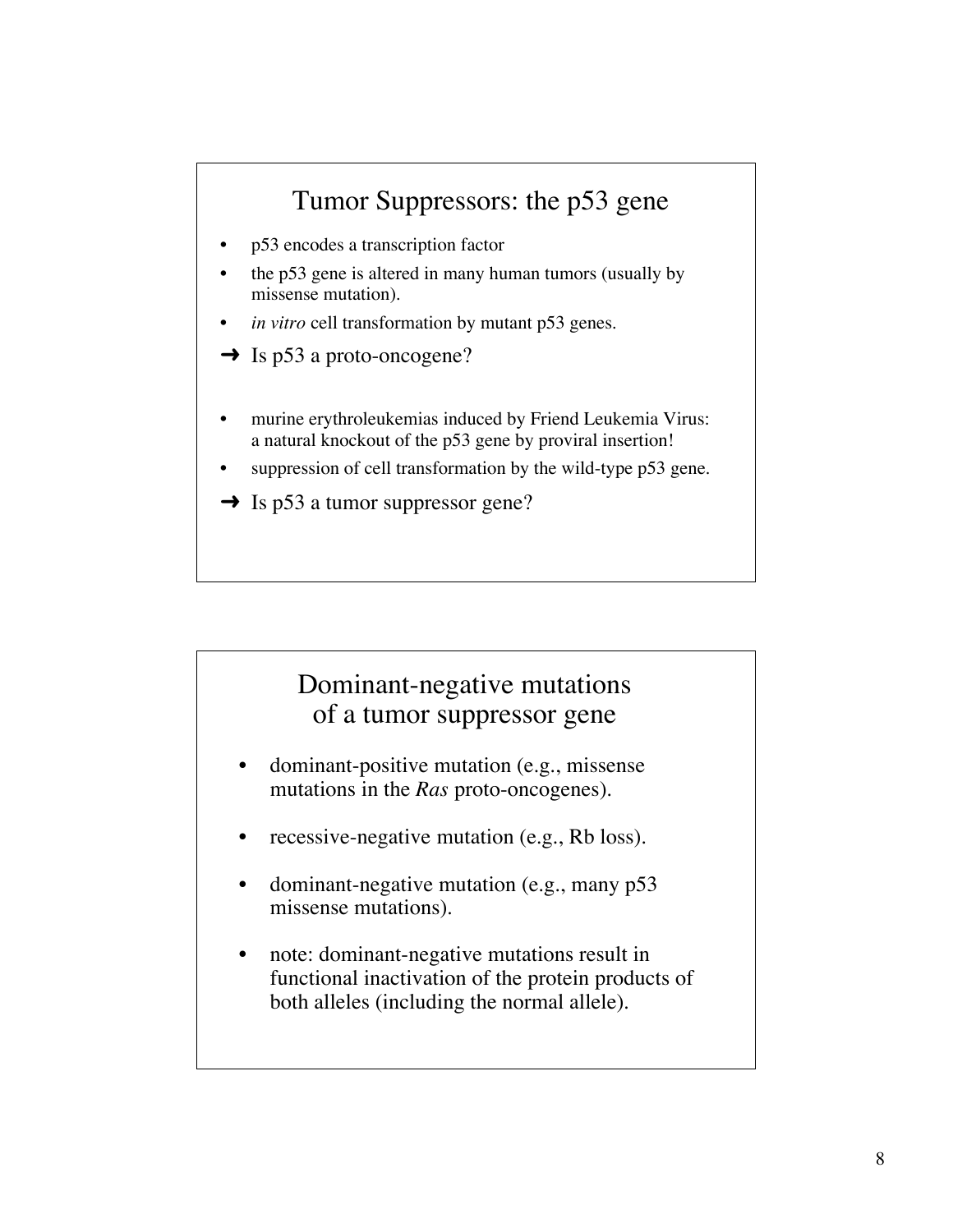![](_page_9_Figure_0.jpeg)

![](_page_9_Figure_1.jpeg)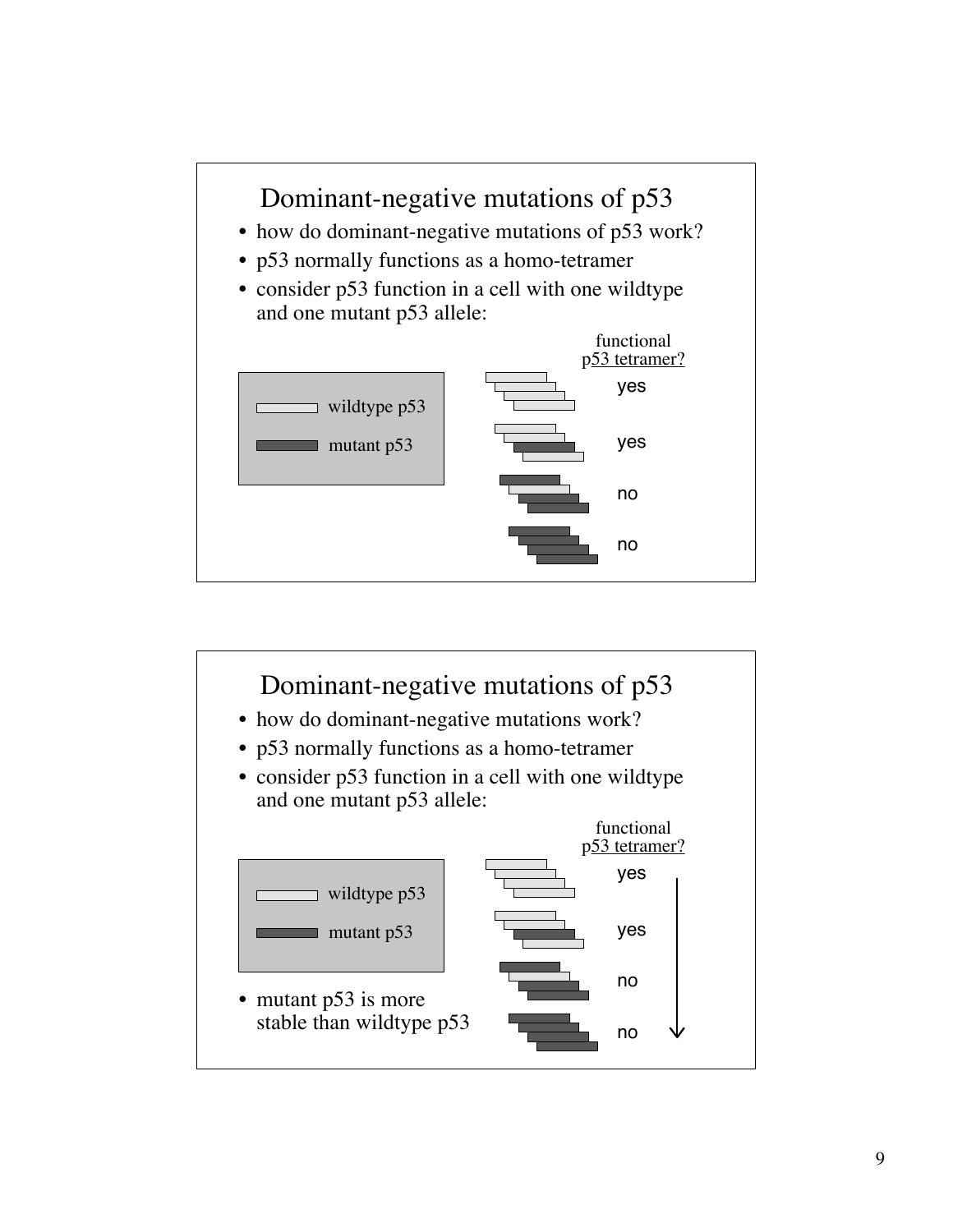## p53 mutations in hereditary and sporadic cancer

- Li-Fraumeni Syndrome (LFS)
	- caused by germline mutations of p53
	- LFS carriers develop many different forms of cancer
- sporadic cancer
	- often caused by somatic mutations of p53
	- very common in human cancer
	- found in many different forms of cancer

## Tumor suppressor proteins

- proteins encoded by Rb and p53
- the normal functions of these proteins
- mechanisms of tumor suppression
- the Rb and p53 tumor suppressor pathways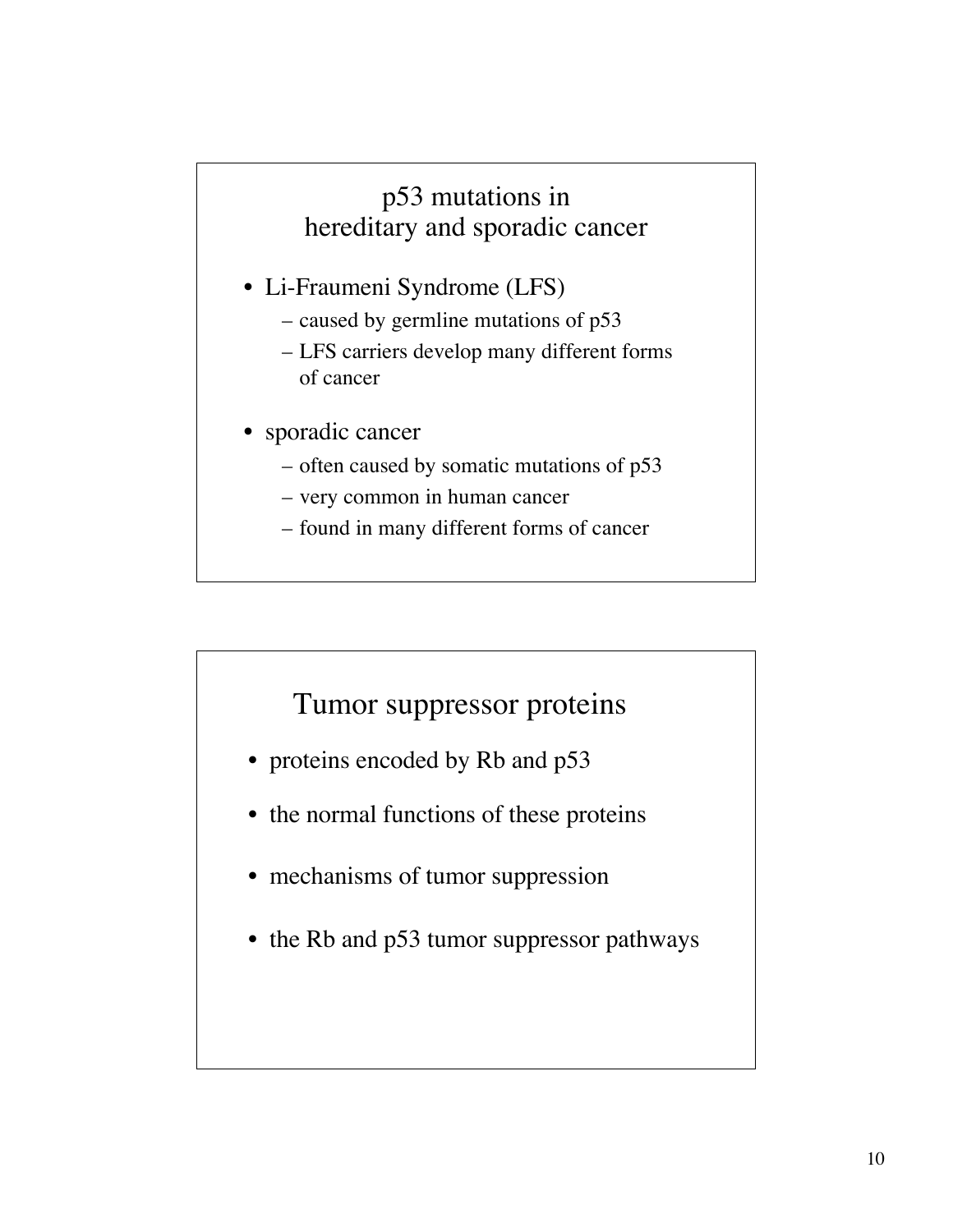![](_page_11_Figure_0.jpeg)

![](_page_11_Figure_1.jpeg)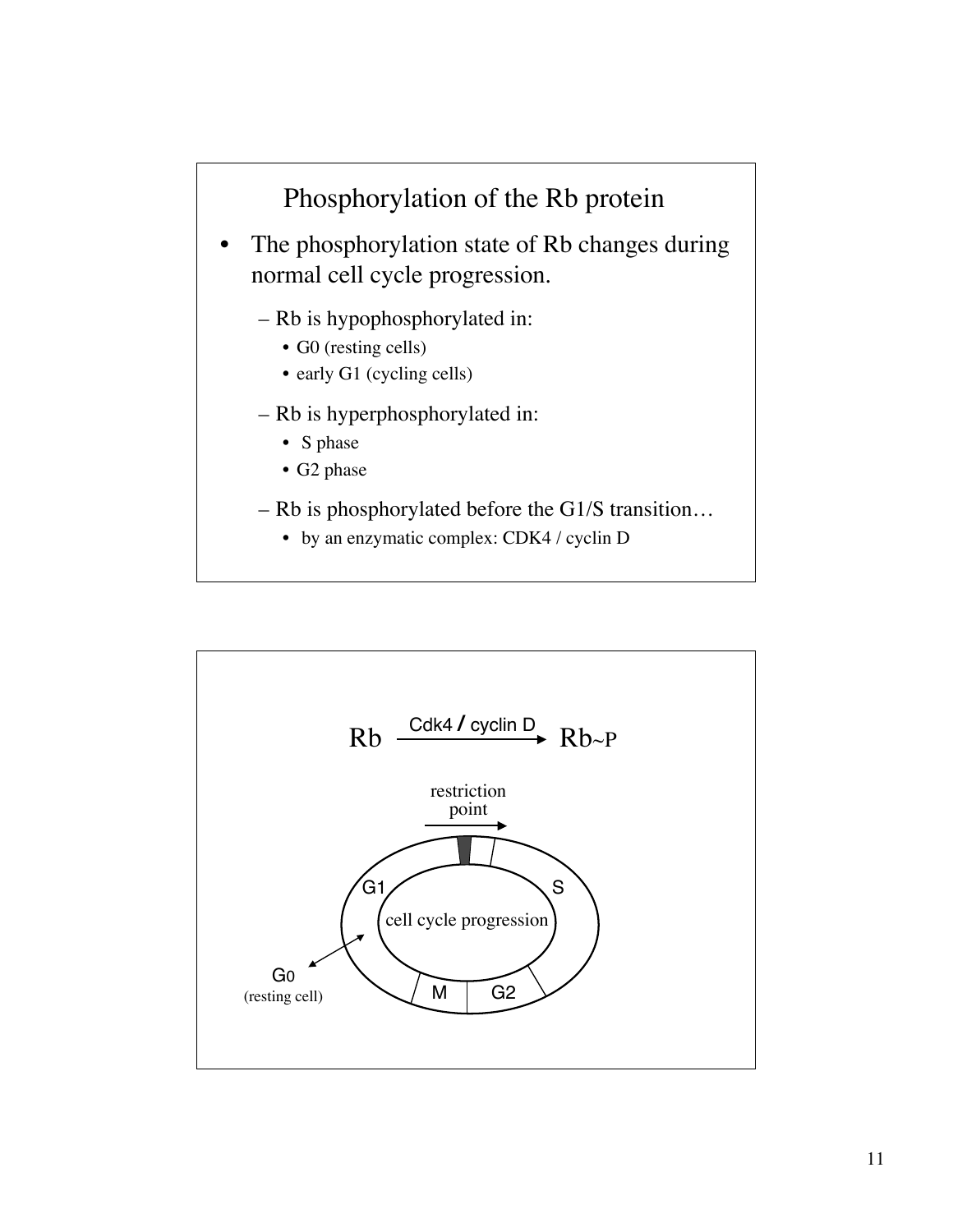![](_page_12_Figure_0.jpeg)

![](_page_12_Figure_1.jpeg)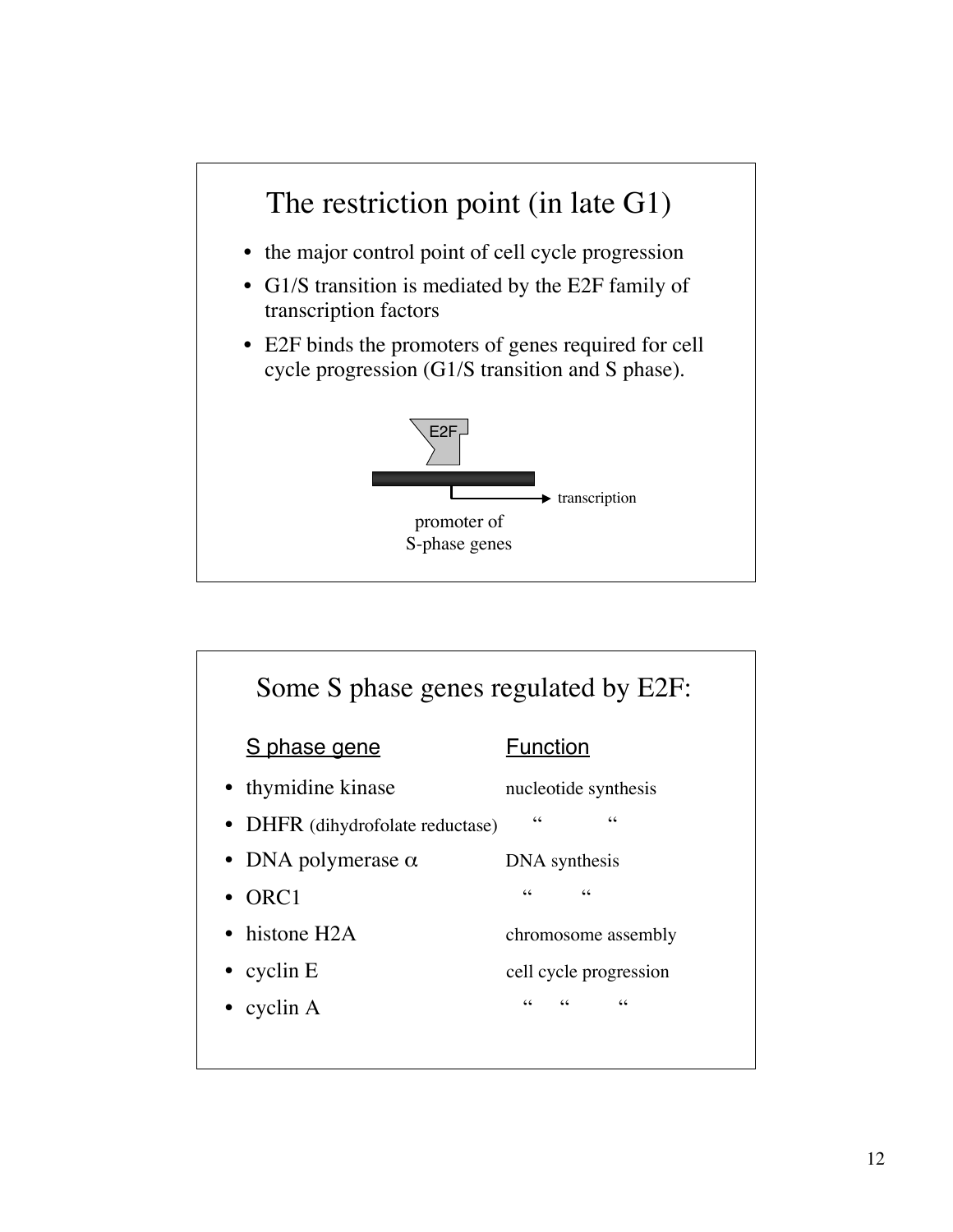![](_page_13_Figure_0.jpeg)

![](_page_13_Figure_1.jpeg)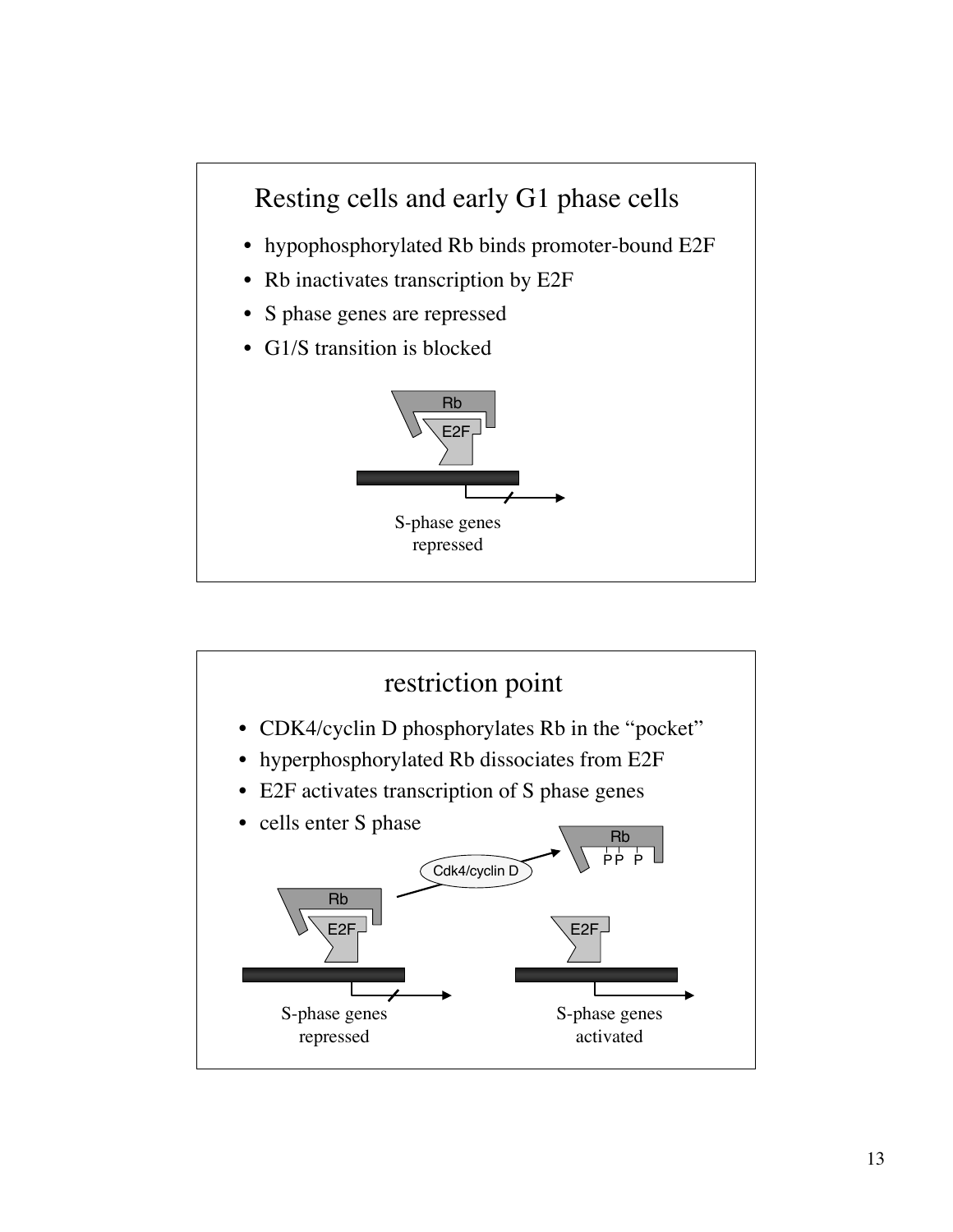![](_page_14_Figure_0.jpeg)

![](_page_14_Figure_1.jpeg)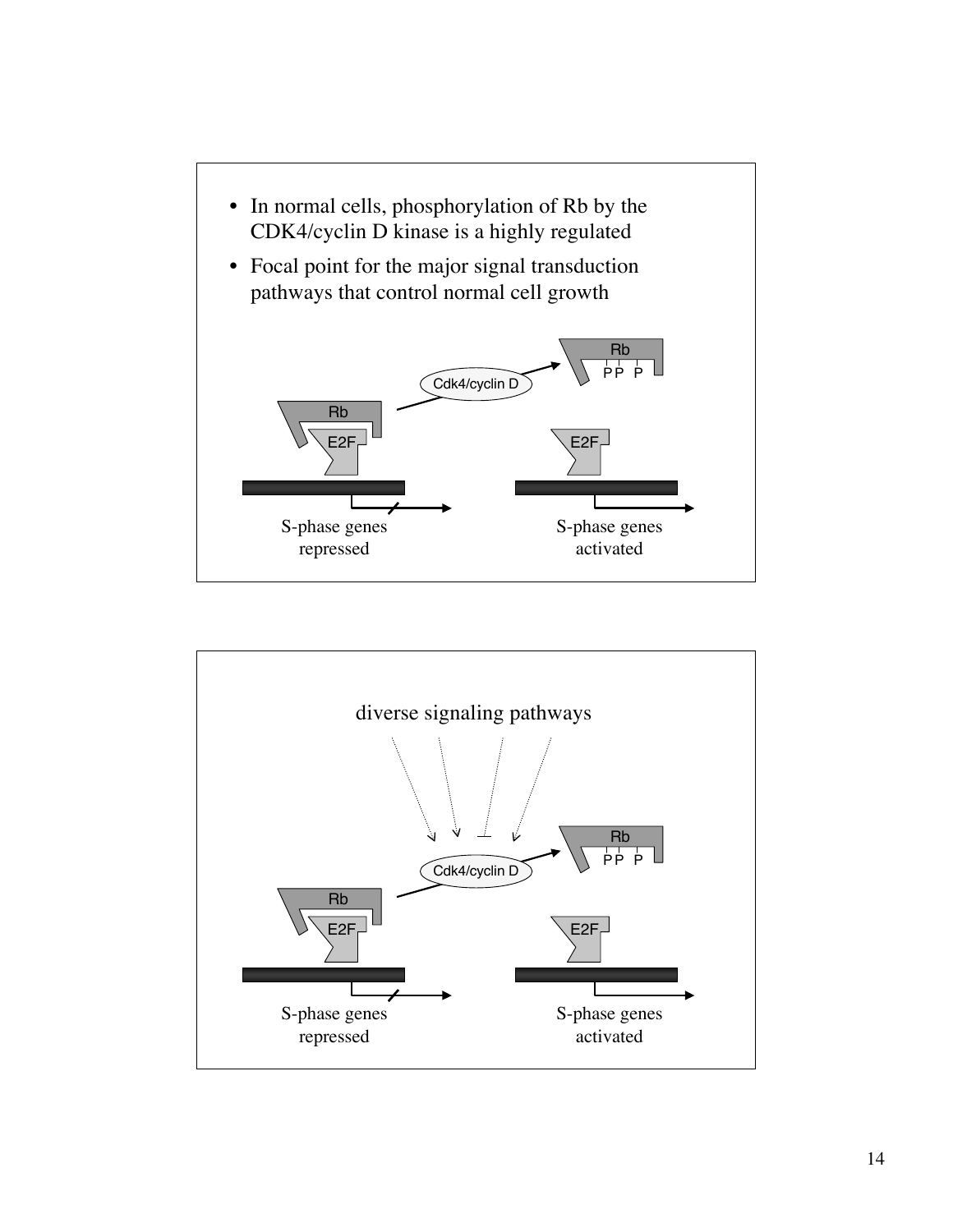# The function of Rb

- hypophosphorylated Rb serves to restrain the proliferation of normal cells.
- regulated phosphorylation of Rb allows normal cells to proliferate at the correct time and place.
- therefore, imagine the consequences of losing normal Rb function…

– deregulation of E2F (and the G1/S transition)!

• how might Rb become inactivated in cancer?

#### Inactivation of Rb function in tumors (leaving E2F unregulated)

- Direct inactivation:
	- Rb gene deletion (occurs in retinoblastoma)
	- point mutations in the Rb pocket (in retinoblastoma)
	- occupancy of the Rb pocket by early proteins of DNA tumor viruses
		- human papilloma virus (HPV), an etiological agent in human cervical carcinomas
		- HPV encodes two proteins required for tumorigenesis
		- E7 binds the pocket of hypophosphorylated Rb
		- Deregulation of E2F (and the G1/S transition)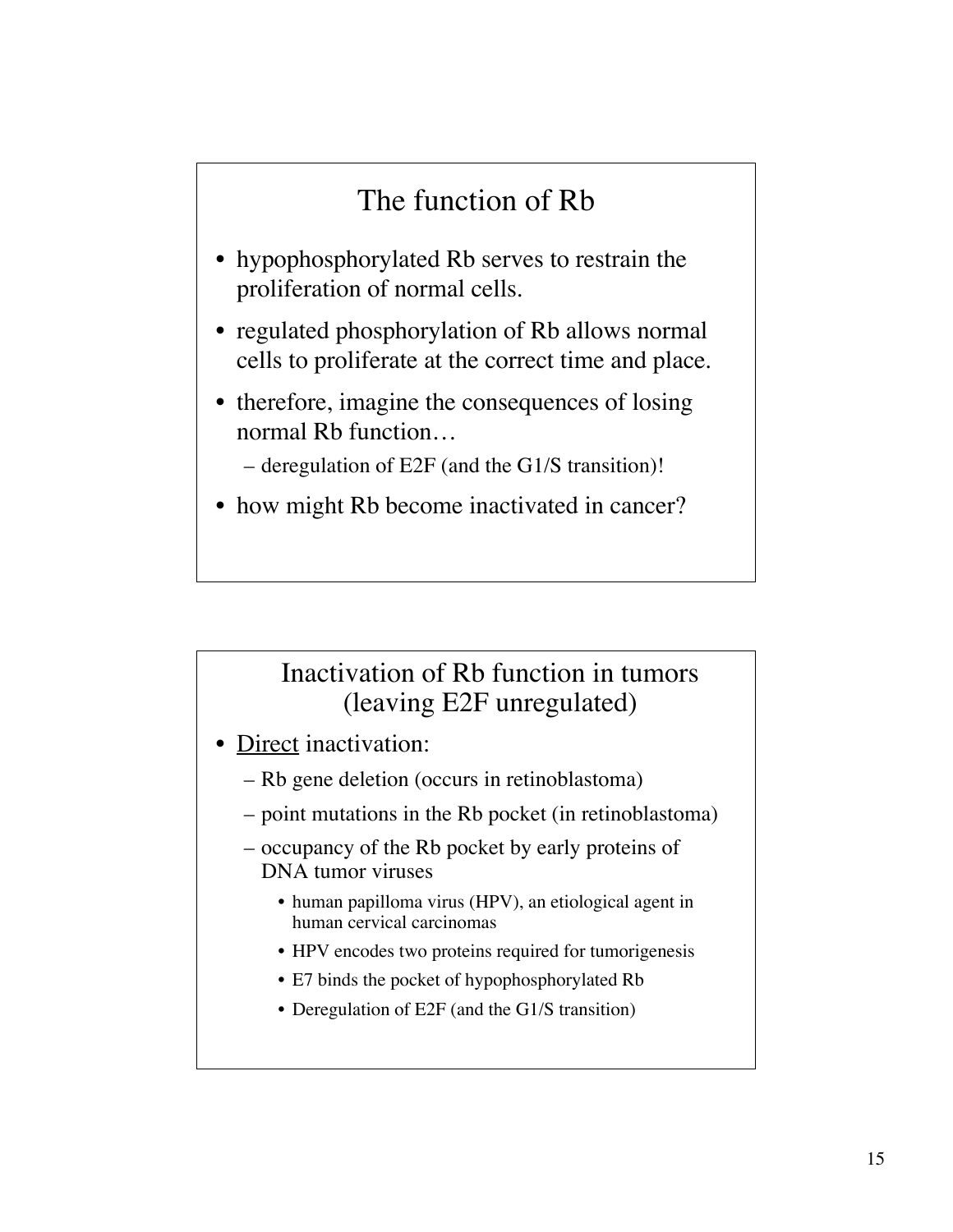![](_page_16_Figure_0.jpeg)

![](_page_16_Figure_1.jpeg)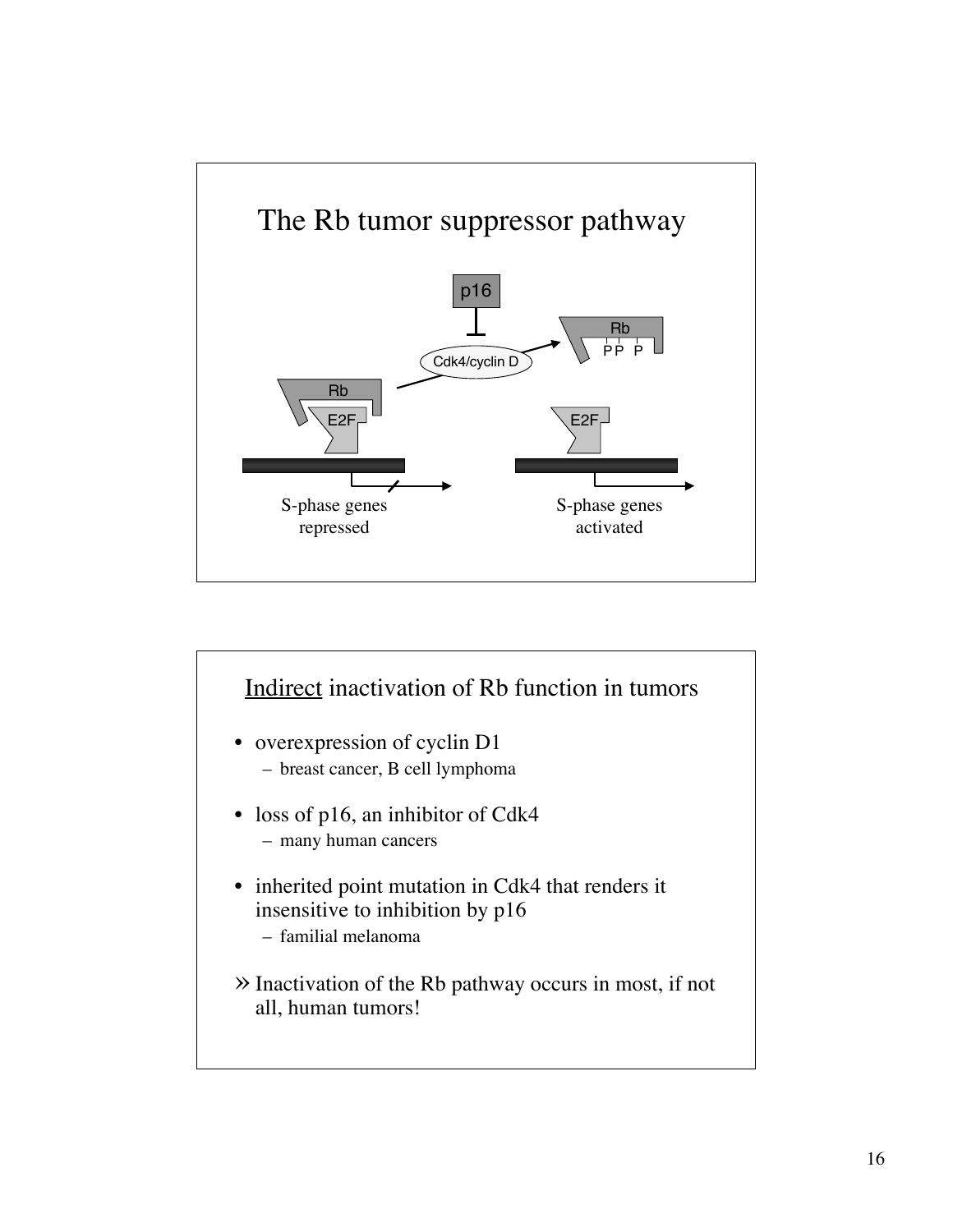![](_page_17_Figure_0.jpeg)

![](_page_17_Figure_1.jpeg)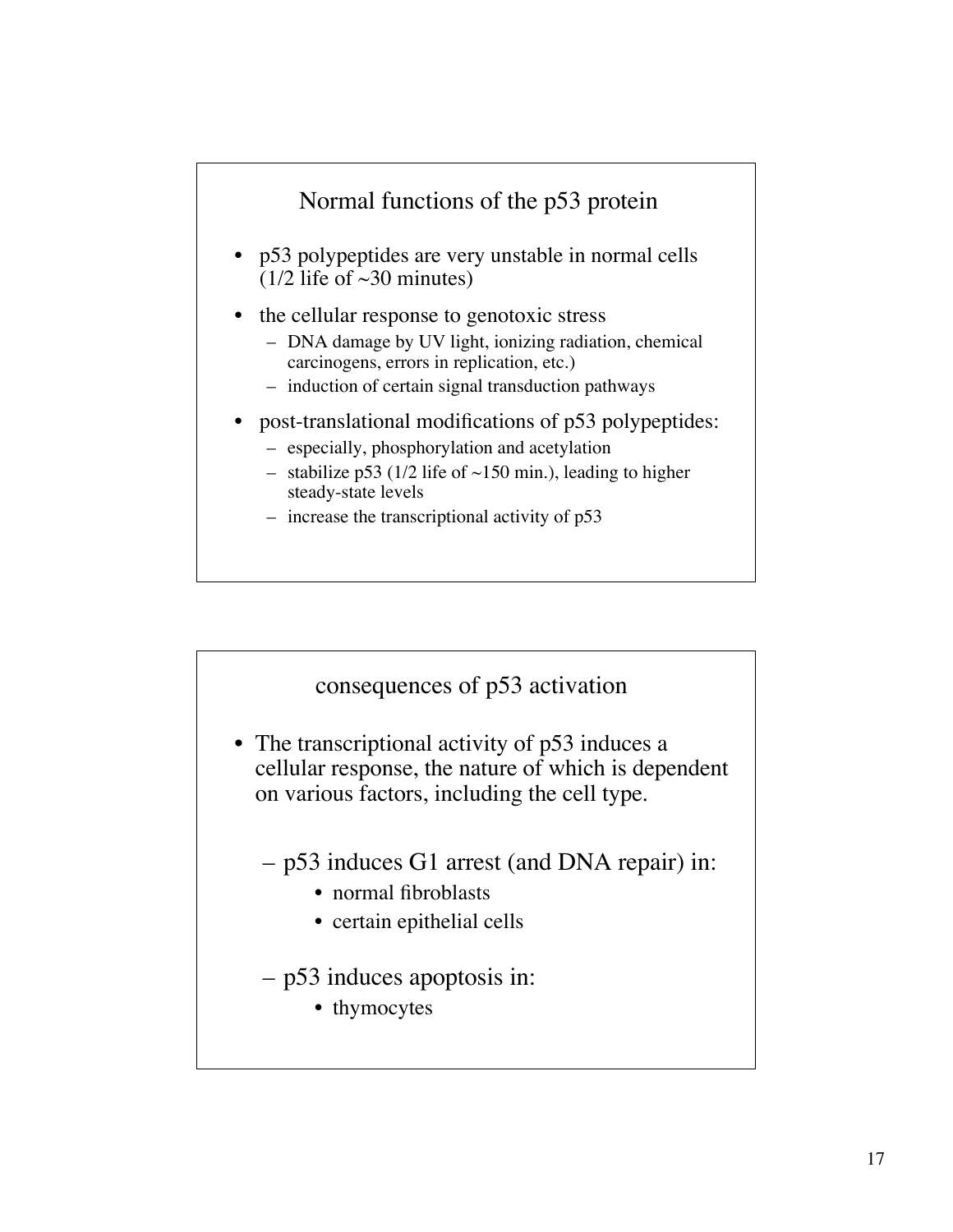#### p53 induction of cell cycle arrest or apoptosis

- in either case, replication of damaged DNA ceases
- prevents accumulation of oncogenic mutations
- In essence, p53 suppresses tumor formation by maintaining the integrity of the genetic material in cells subjected to genotoxic stress.

## Transcriptional targets of p53

- p21 CDK inhibitor
	- $\rightarrow$  G1 and G2 arrest in fibroblasts
- $14 3 3\sigma$ 
	- $\rightarrow$  G2 arrest in epithelial cells
- PUMA
	- $\rightarrow$  promotes apoptosis in thymocytes, fibroblasts, neurons
- p53R2 nuclear ribonucleotide reductase
	- $\rightarrow$  required for DNA repair
- p48 subunit of the XPA complex
	- $\rightarrow$  required for nucleotide excision repair
- etc…